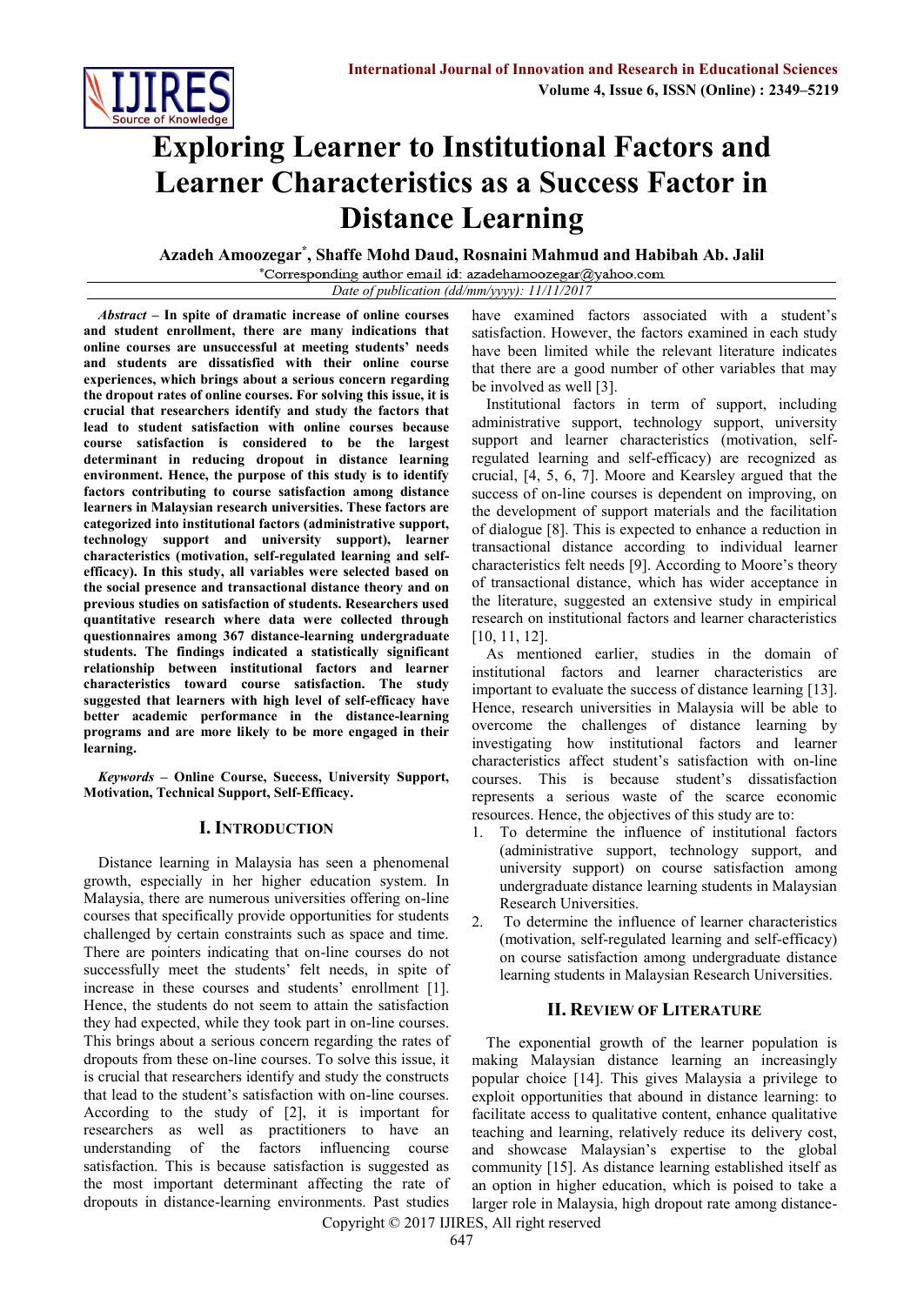

learning students is viewed as a serious problem in the Malaysian higher education institutions [16]. To discourage students from dropping their on-line courses, [1] reported that course satisfaction has increasingly attracted the attention of related researchers and stakeholders of on-line courses as a crucial subject of investigation. In another research study, [17] mentioned that the satisfaction of students toward on-line courses is a baseline requirement for successful implementation of distance learning. [18] Believed that student satisfaction is the overall behavioral belief and attitude gained from the advantages the student perceived from a particular on-line course. Consequently, based on the importance of course satisfaction towards the success of on-line courses, it has become a focal point for the course providers to find out how they can increase satisfaction, hence, subsequently reducing the rate of dropout. Thus, identifying and studying the factors that contribute to student satisfaction towards on-line courses, which in turn reduces the number of dropouts, are indeed beneficial to higher education [19].

The Transactional Distance Theory (TDT) is one powerful theory that avails researchers' opportunity to investigate the multiple relationships between the independent variables and student satisfaction [20]. This theory is defined as the communication gap or psychological space between instructors and students, which we must come to terms on in order to ensure that maximum learning is achieved [21]. Transactional distance theory (TDT) was introduced by Moore (1972) as a measure of student involvement in distance-education courses [22]. Moore's theory of transactional distance was the first comprehensive consideration that addressed distance learning [20]. This theory allows the distance learners to make decisions about what should be learned, redefining the learning process, re-evaluating the anticipated outcomes and reformulating evaluation. However, the transactional distance theory provides a comprehensive framework for taking into account distance-learning experiences. This is a framework considered open enough to allow for new parts and allencompassing enough to provide practical solutions [20].

 The present study by considering the relevant literature seeks to examine factors contibuting to course satisfaction. This study argues that learner characteristics (motivation, self-regulated and self-efficacy) play crucial roles in enhancing the satisfaction of students but these factors, however, are not sufficient. Student satisfaction also relies on institutional factors. Thus, this study argues that the university, technical and administrative supports are relevant in determining the satisfaction of students with on-line courses.

## *1. Institutional Factors*

Institutional factors include those areas that affect the persistence of students that an institution may or may not be able to change [23]. Institutional factors include support programs or requirements that an institution sets as standards, practices, or criteria for student participation to meet the conditions as established for graduation [24]. Institutions need to pay attention to support programs and related issues that often-become obstacles to attaining their goal of ensuring that distance-education program becomes a success. [25] Suggested that a successful distance education requires a significant amount of institutional support geared toward promoting the quality of distance teaching and learning. Thus, as institutional factors play a crucial role in enhancing the level of satisfaction toward distance-education program, it has been addressed in depth and many institutional factors pointed out that it may have an influence on the student's perception and satisfaction in the literature. However, only three are considered to be relevant to this study with regard to their importance to the distance-education environment: technical, administrative and university support [26, 27, 28, 29, 13].

## *1.1. Technical Support*

Technical support is defined as an operation towards helping and assisting students regarding computers and communication technology [30]. Technical support is considered as the assistance received by the learner on the usage of the technological environment [31]. Researchers have identified technical support as an important factor that is related to the satisfaction of students. It is expected to have analytical outcomes on the beliefs of the users in their acceptance or rejection of information systems [32]. In the situation users are faced with challenging problems with no help or assistance in sight, they will get the perception that exploring such system is a complete waste of time resources. Hence, they are compelled to quit the course or program completely [33]. [34] Suggested that technical support should be considered merely as a means to facilitate student learning and must be met for a distance-education program to be successful. However, it is suggested that technical support is one of the essential elements necessary to convince users to have a positive perception and acceptance toward adopting a technology [35]. Hitherto, there is limited research work that investigated the influence of technical support on course satisfaction, especially in the context of Malaysia.

# *1.2. Administrative Support*

Another type of institutional factors is administrative support. Administrative support is considered as professional actions executed or endorsed by the building principal or the principal's agent to support counselling programs [36]. Administrative support could as well facilitate adoption and renovation of technology, since it administers important aspects of on-line education, including registration, security of data, saving and updating learner progression data, institutional training and technical support [13]. [37] Emphasized that administrative support is important in the use of technology because a genuine support, which is more than just paying lip service, could assist in integrating the culture of technology use amongst the learners and instructors. Similarly, [38] noted that administrator support together with the technology use training that they administer through their support is highly crucial, making the use of technology more practical. Hence, in the distance-learning context, administrative support is essential for the satisfaction of students. More so, administrators are becoming committed to providing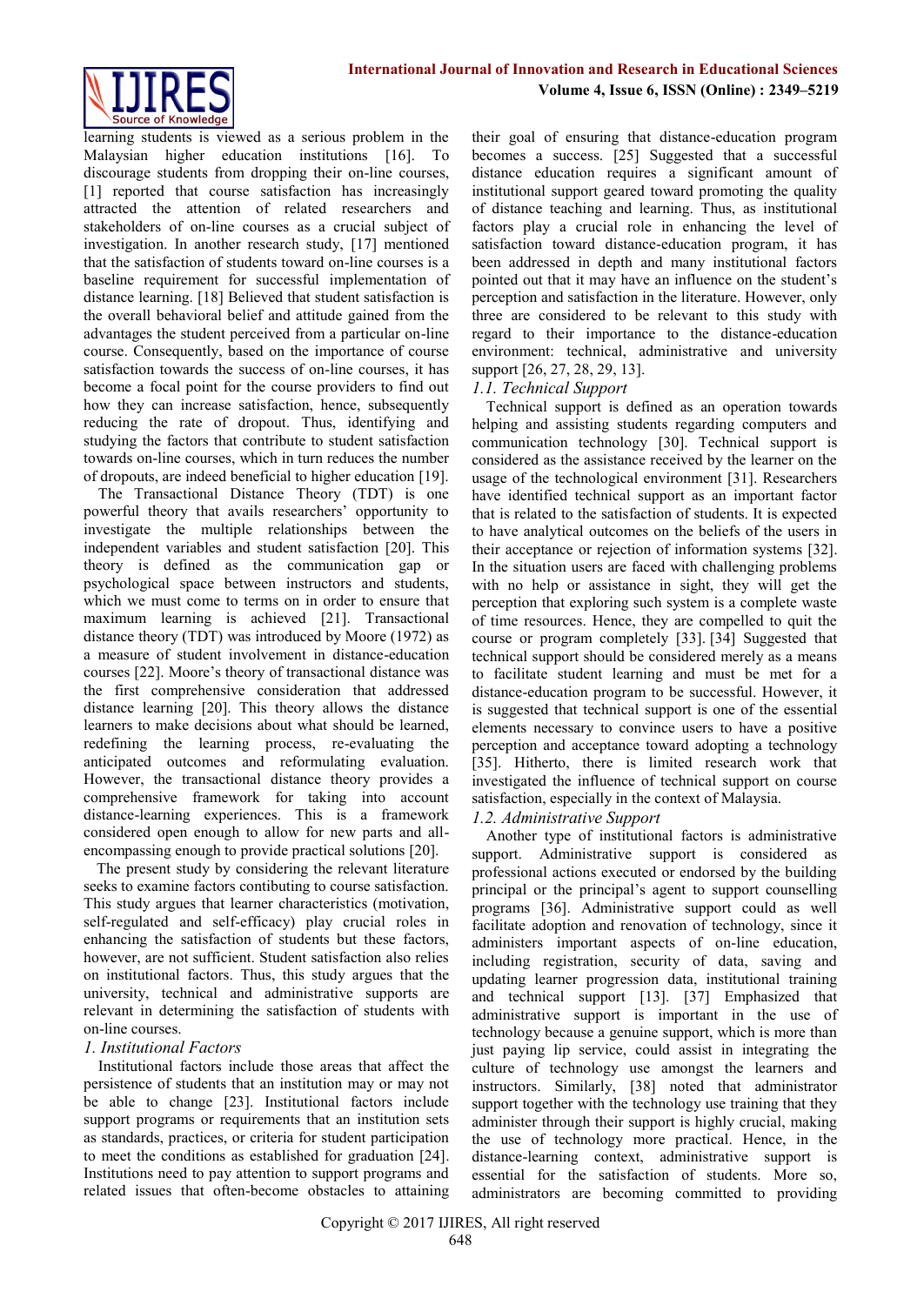

quality experiences to them because the administrative issue is a significant cause of student anxiety and failure [39].

# *1.3. University Support*

University support is considered as the tools, methods, facilities, personnel and services offered by an educational establishment to assist and encourage students in their learning [40]. [41] Claimed that the university support could play an important role in retaining students in distance-learning environment. This is because university support influences the students' way of thinking, problem solving ability, methods and interest in their life-long goals. According to [13], university support has a prominent position in distance learning, since it affects the speed of decision making and embracing the courses by the students. In this respect, a number of studies in organizational sciences, organizational communications affirmed strongly that supports from universities are essential factors that influences greatly diverse aspects of cognition and emotional outcomes in students [42, 43, 44]. It is comprehensible as students perceived they get open to more support from their universities, they likely are to get less stressed, but more satisfied [45]. Therefore, it is important to know the role of university support in the successful teaching-learning experience of distance learning. However, there is hitherto a dearth of information in the literature as no research study examining in any depth the support of students is available.

# *2. Learner Characteristics*

A Learner's characteristics are defined as an individual mental factor, suggested to impact on the learning activities of students [46]. Learner characteristic constructs is recognized as a main construct, which is significant in the source of challenging problems related to on-line learning [47]. According to [48] learner characteristics are important components for instructional designers who in turn utilize those factors to design and create tailored instructions for a target group. While the literature on learner characteristic categories is extensive and well documented, this study has selected some of these characteristics, which include motivation, selfregulated learning and self-efficacy as important characteristics that may influence course satisfaction among students in distance-education settings.

# *2.1. Motivation*

One of the relevant characteristics identified is motivation: the internal force that drives individuals to function and reason in the manner and the way they do [49]. According to [50], motivation refers to the desire or determination to work and complete a course through stimulus or influence such as incentive that causes a person to act. Motivation is a process that entails a feedback mechanism that can either encourage or discourage certain individual behavior, which can make them to discontinue their behavior and perhaps channel their energy into other purposeful means [51]. Motivation, therefore, is an analytical element that establishes success in learning outcomes. Low level of motivation is a principal cause of high dropout rates among on-line learners [52]. As high attrition rates, a negative indicator of motivation becomes a pressing issue of on-line learning and a major concern of on-line educators, it is important to investigate on-line learner motivation [53]. In this sense, educators should try to motivate learners in the on-line environments by providing them with activities and tools that will enable them to adapt to the system [54].

# *2.2. Self- Regulated Learning*

As distance-learning program grows, researchers and educators have a scholarly interest in students' selfregulation [55]. Self-regulation refers to an active process where students set their learning goals considering their previous experiences and the current environment [56]. While distance learning is independent in nature, students in the on-line classes need to be more self-regulated in order to complete the course [57]. Self-regulated students are cognizant of their academic strengths and weaknesses, and they have a repertoire of strategies they appropriately apply to tackle the challenges of academic tasks [58]. However, in order to be successful, distance learners must rely on their individual abilities to direct their learning, that is, employ self-regulated learning (SRL) strategies [59]. Hence, self-regulated learning is enormously required while registering for on-line courses because of the special characteristics inherent in the settings of online learning [60].

# 2.3. *Self-Efficacy*

An individual's capability or self-efficacy is another important characteristic. This refers to confidence and belief perceived by an individual that he/she has an ability to complete a given task [61]. [62] Defined self-efficacy as beliefs in one's capabilities to organize and execute the courses of action required to produce given attainments. In the context of distance learning, self-efficacy refers to a student's self-confidence in his/her ability to carry out a given learning task using the learning management system [13]. Research has shown that students with higher academic self-efficacy are known to be more flexible in the learning strategies they use than students with lower self-efficacy [63]. [60] Found a significant relationship between self-efficacy and course satisfaction: how students approach different learning situations and decide whether to remain or withdraw from a distance-learning course. This contributes to students' belief, and this has become an important variable throughout the distance learning decision process.

# **III. RESEARCH MODEL AND HYPOTHESIS**

Based on transactional distance theory (TDT) and the review of literature, the proposed model of this study includes two critical success factors: institutional factors (technical, administrative, and university support) and learner characteristics (motivation, self-regulated learning, and self-efficacy). This may affect course satisfaction as a dependent variable. Fig.1 showed the relationship between the constructs of the study.

The result of previous studies revealed that the institutional factors are crucial constructs that affect satisfaction, persistence and retention [23, 64, 65, 66, 67,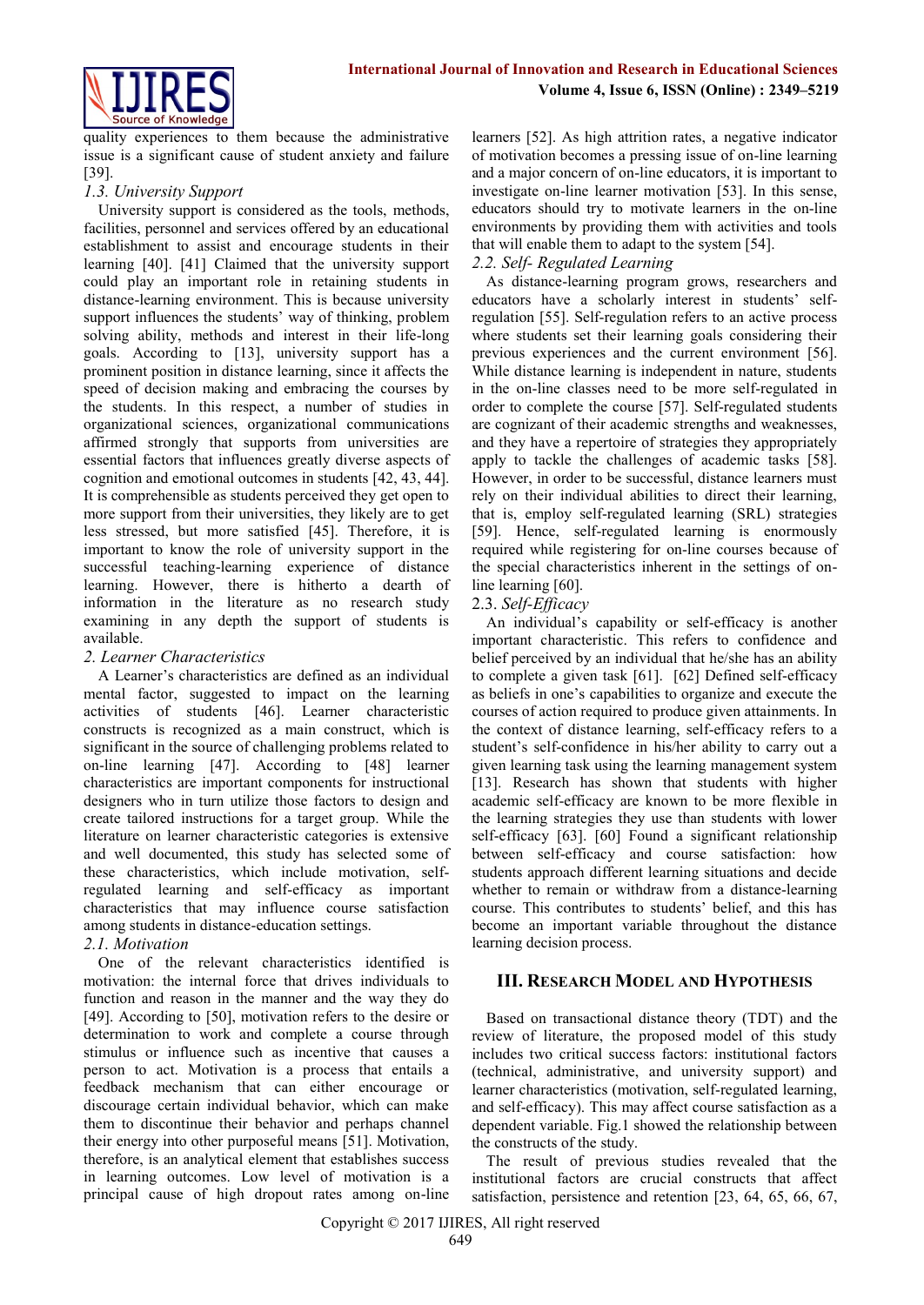

24]. For example, [68] described the importance of the institution in students' success, especially in their satisfaction with on-line courses. They stated that the lack of adequate faculty development could influence the distance program quality adversely. It is suggested that this could lead to attrition and dissatisfaction in students, which would adversely affect the reputation and branding of affected schools. According to [69], providing support, equipment accessibility and training are important issues for distance learning acceptance.

Based on information obtained from the review of literature, in order to improve completion rates, the institution is expected to benefit from further exploration of the institutional factors related to student satisfaction because literature revealed that the most barriers to implementation of distance education are related to institutional issues [70]. Hence, it is hypothesized that institutional factors in terms of technical support, administrative support and university support may have direct influence on course satisfaction. This implied that if distance learners were provided with sufficient support, they would obtain satisfaction towards on-line courses. Therefore, the following hypotheses were proposed:

H1. Institutional factors have a significant influence on course satisfaction.

- $H<sub>1a</sub>$ : Technical support has a significant influence on course satisfaction.
- H1b: Administrative support has a significant influence on course satisfaction.
- $H<sub>1c</sub>$ : University support has a significant influence on course satisfaction.



Fig. 1. The proposed research models

As mentioned above, various learner characteristics may affect learning outcomes of distance education. Prior studies indicate several pertinent learner characteristics, including computer self-efficacy, Internet self-efficacy, computer experience, Internet experience, computer anxiety and attitude toward e-learning [71, 72, 73, 74]. Further, a wide range of characteristics, such as motivation, self-efficacy, thinking style, personality, demography and past experience, have been introduced to increase the success of learners in distance learning [75, 65, 76]. [77] Points out that factors such as motivation, self-regulation and self-efficacy play an important role

towards on-line learning. According to [78] the variables associated with learner characteristics such as learner selfefficacy and motivation have been shown to impact on achievement and satisfaction with learning. Therefore, the following hypotheses were formulated:

- H2. Learner characteristics have a significant influence on course satisfaction.
- H2a: Motivation has a significant influence on course satisfaction.
- H2b: Self-Regulated learning has a significant influence on course satisfaction.
- $H_{2c}$ : Technical support has a significant influence on course satisfaction.

## **IV. RESEARCH METHODOLOGY**

This study was mainly exploratory in nature as it specifically employs quantitative research methodology using a cross-sectional survey. Hence, primary data were collected. The survey was found to be the most appropriate design in order to achieve the research objectives of the study. Further, survey design enables researchers to describe, organize and summarize the observed data and the researcher can gather information relatively from a large sample [79]. Thus, survey was used in gathering relevant data from the respondents by using well-structured questionnaires. Before the data collection commenced, the ethics and procedures of carrying out the research were observed and compiled closely by the researchers.

## **V. DEVELOPMENT OF THE INSTRUMENT**

The instrument used in the present study was a wellstructured questionnaire with 93 items, which includes 4 Demographic, 18 Course Satisfaction, 20 Institutional Factors, 36 learner characteristics adopted or modified from previous validated instruments to suit the particular requirements of the constructs. Content validity of these instruments was examined by two education experts from the Universiti Putra Malaysia (UPM) and their respective comments were strictly adhered. The constructs: course satisfaction, institutional factors (technical, university, and administrative support) and one item on learner characteristics (self-efficacy) were measured using a 5 point Likert scale. The items were labelled as 1 (strongly disagree), 2 (disagree), 3 (slightly agree), 4 (agree), and 5 (strongly agree), while the two constructs of learner characteristics (motivation and self-regulated learning) were measured using a 7-point Likert-scale items labelled as 1 (not at all true of me) and 7 (very true of me).

A pilot test was conducted to test the instrument of a sample of 30 undergraduate students in order to determine and identify potential challenges that may impact on the outcome of the findings in the course of carrying out the main survey [80]. Cronbach's alpha was used to measure the reliability of the instrument. Table 1 indicate the Cronbach's alpha value for eight constructs for the present study. It ranges from 0.79 to 0.88, which are favorable [81].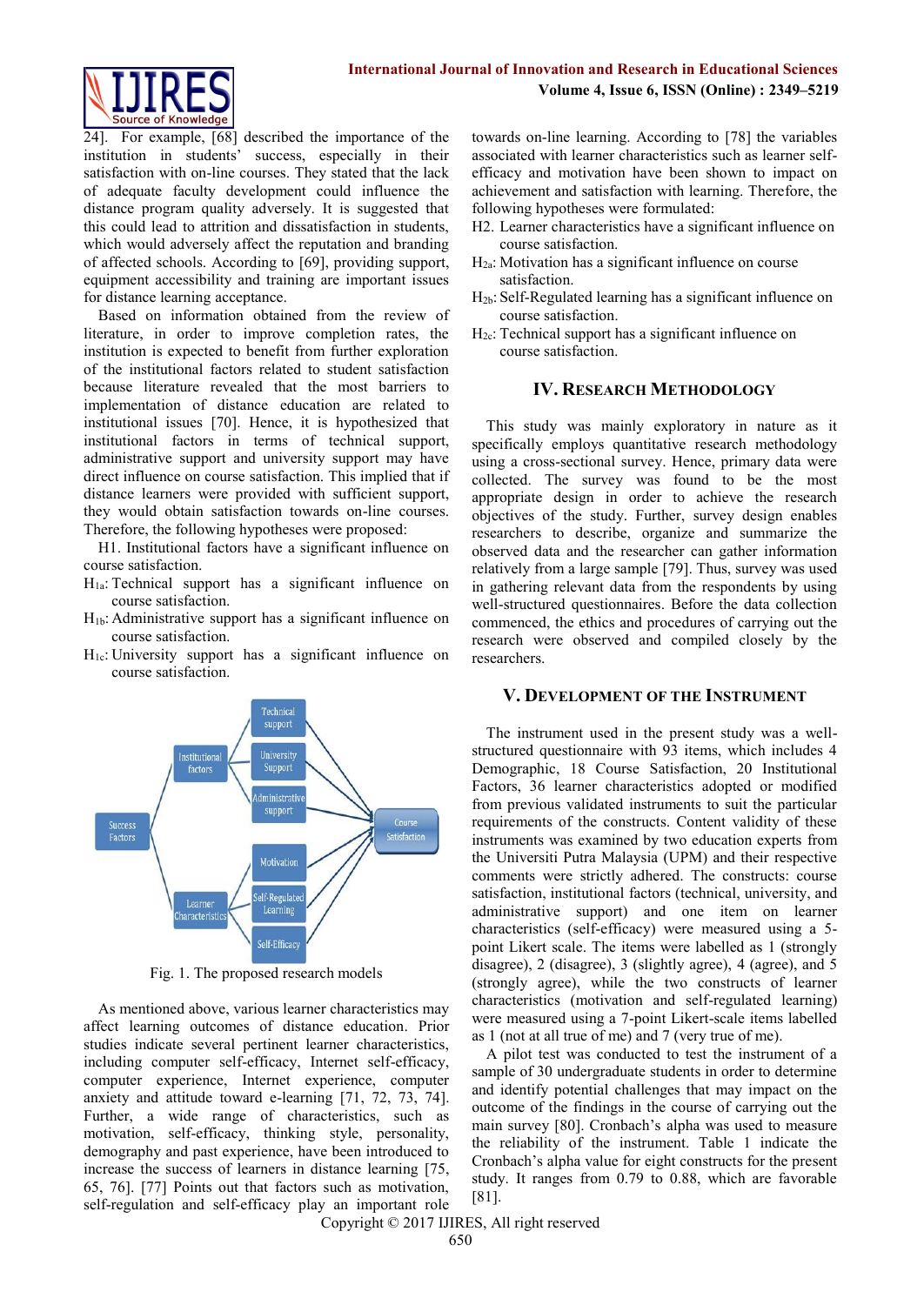

Table 1: Cronbach's alpha coefficient of the constructs in the pilot study

| Variables                    | Cronbach's<br>alpha | Number of<br>items |
|------------------------------|---------------------|--------------------|
| Course Satisfaction          | 0.82                | 18                 |
| <b>Institutional Factors</b> | 0.85                |                    |
| Learner Characteristics      | () 79               | 36                 |
| Total                        |                     |                    |

# **VI. DATA COLLECTION**

As earlier mentioned, the design for this study employed a survey method. This method is systematic in data gathering from a given participant [32]. The sample size for the study was 303 undergraduate distance learning students enrolled in their second semester (2016/17) at two universities in Malaysia, which are public research universities in the state of Selangor. This sample size was obtained using the cluster sampling technique from the Universiti Kebangsaan Malaysia (UKM) and Universiti Putra Malaysia (UPM) respectively. The choice of these two universities was because they have the largest number of distance learning centers and learner participants in Malaysia. These two research universities use SPIN and PutraBlast, which were developed by local vendors. More so, these two universities have approximately very similar course content delivery offering more than 50% of their courses online through the learning management system (LMS).

# **VII. DATA ANALYSIS AND RESULTS**

The data analyses were applied through descriptive and inferential statistics to achieve the research objectives in this study. Table 2 shows the respondent's distribution for all demographic variables. Among the 303 of respondents, the highest frequency for gender was observed for female respondents (63%). Results from the analysis of respondent's age indicated that the respondents who aged between 18 to 25 years had the highest frequency (54.8%) followed by respondents aged between 26 to 35 years (35.1%). For eemployment status, the percentage belonged to respondents who were unemployed (52.7%) and 34.6% employed part time. The results for marital status revealed that 52.2% of respondents were single and 31.3% were married.

Table 2: Frequency Distribution of Students Demographic Characteristics

| Variable | Level                   | Frequency | <b>Valid Percent</b> |  |  |  |  |
|----------|-------------------------|-----------|----------------------|--|--|--|--|
| Gender   | Male                    | 112       | 37                   |  |  |  |  |
|          | Female                  | 191       | 63                   |  |  |  |  |
| Age      | 18-25                   | 164       | 54.8                 |  |  |  |  |
|          | 26-35                   | 105       | 35.1                 |  |  |  |  |
|          | 36-45                   | 23        | 7.7                  |  |  |  |  |
|          | >45                     |           | 2.3                  |  |  |  |  |
|          | Employment Unemployment | 157       | 52.7                 |  |  |  |  |
|          | Part-time               | 103       | 34.6                 |  |  |  |  |
|          | Full-time               | 38        | 12.8                 |  |  |  |  |

| Variable | Level    | Frequency | <b>Valid Percent</b> |  |
|----------|----------|-----------|----------------------|--|
| Marital  | Single   | 55        |                      |  |
|          | Married  |           |                      |  |
|          | Divorced | 45        | 16.5                 |  |

Table 3 shows the level of each construct based on the perception of participate in Malaysian research universities. The level of each one was assessed by using the mean score interpretation, which is classified into three levels: low  $(1.67)$ , moderate  $(1.67-3.33)$  and high (> 3.33) [82]. As table shows, among undergraduate distance learning students, course satisfaction was moderate. The moderate level of satisfaction with online courses means that undergraduate's perception towards online courses experience was somewhat satisfied. In other words, they perceived online course as fairly useful for their learning experience. This concurred well with study by [83] who reported a moderate level of student satisfaction with online courses. Further, the results indicated high level of institutional factors and learner characteristics which are parallel to [85], [86], [77] and [87] who reported learner characteristics and institutional factors were the most important factor influencing student satisfaction.

Table 3: Descriptive Statistics

| Construct               | Mean | <b>Standard Deviation</b> |
|-------------------------|------|---------------------------|
| Course satisfaction     | 3 15 | 0 51                      |
| Institutional factors   | 3.34 | 0.51                      |
| Learner characteristics | 4.05 | -26                       |

# *Research Objective 1*

*The Influence of Institutional Factors (Administrative Support, University Support, and Technical Support) on Course Satisfaction.*

Table 4 indicated that there was a significant influence of technical support on course satisfaction among the undergraduate distance learning students in Malaysian research universities  $(0.000)$ , thus  $H<sub>1a</sub>$  was supported in this study. Also, there was a significant influence of administrative support on course satisfaction among the undergraduate distance students in Malaysian research universities  $(0.006)$ , thus  $H<sub>2b</sub>$  was supported in this study. Finally, the results revealed that university support had a significant influence on course satisfaction among the undergraduate distance students in Malaysian research universities (0.000), thus  $H_{1c}$  was supported in this study.

Table 4: The Influence of University Support, Technical Support, and Administrative Support on Course

| Satisfaction           |              |     |       |                                        |       |       |       |  |
|------------------------|--------------|-----|-------|----------------------------------------|-------|-------|-------|--|
|                        |              |     | в     |                                        | S.E.  | C.R.  | P     |  |
| Course<br>Satisfaction | $\leftarrow$ | SE. |       | $ 0.165 \rangle  0.274 \rangle  0.053$ |       | 3.12  | 0.002 |  |
| Course<br>Satisfaction | <--          | SR. | 0.06  | 0.21                                   | 0.017 | 3.617 | ***   |  |
| Course<br>Satisfaction | <--          | М   | 0.081 | $0.256 \mid 0.028$                     |       | 2.924 | 0.003 |  |

*Research Objective 2*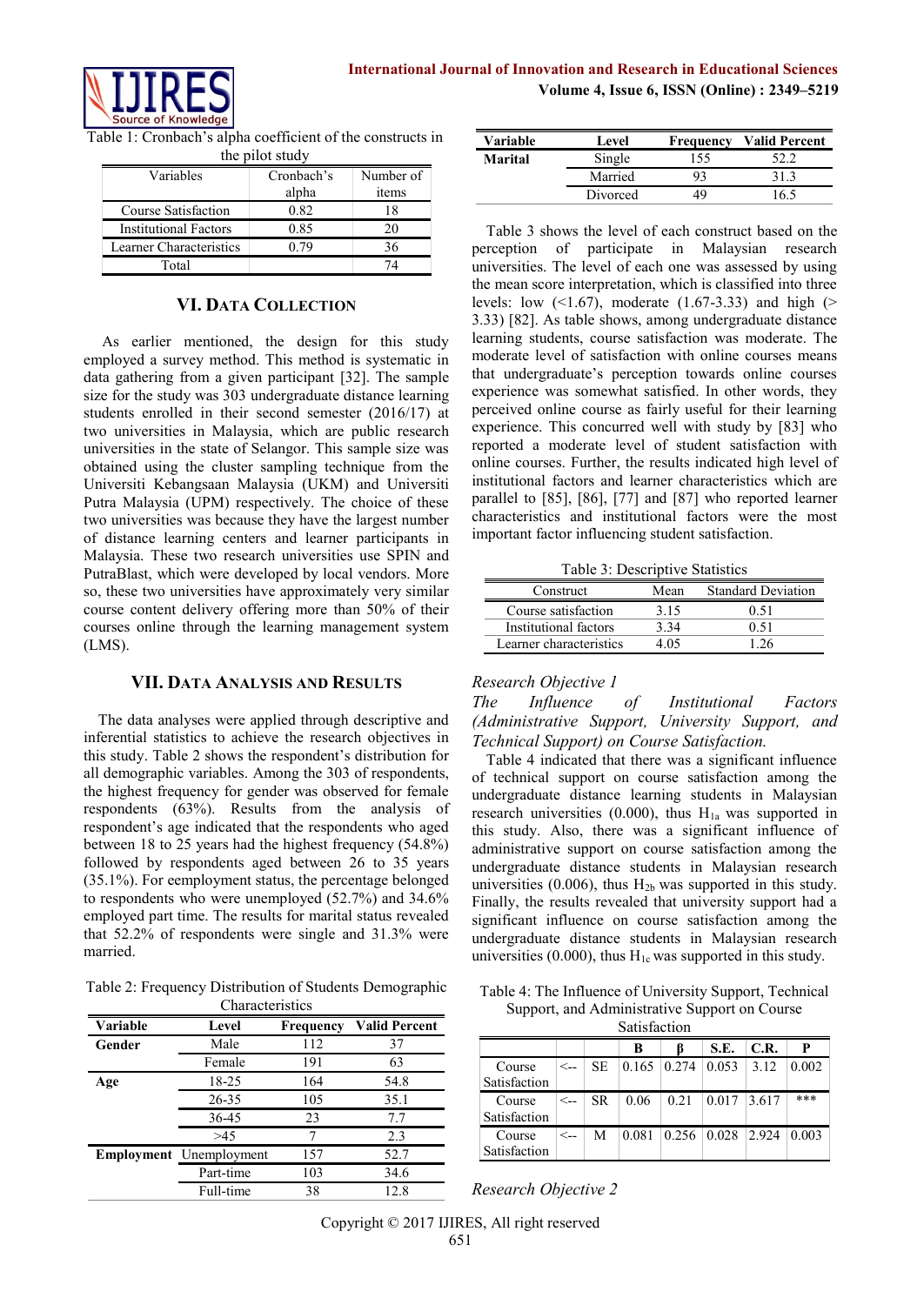



*The Influence of Learner Characteristics (Motivation, Self-Regulated Learning and Self-Efficacy) on Course Satisfaction*

As the results of table 5 indicates that there was a significant influence of motivation on course satisfaction among the undergraduate distance students in Malaysian research universities (0.003), thus  $H<sub>2a</sub>$  was supported in this study. Also, there was a significant influence of selfregulated learning on course satisfaction among the undergraduate distance students in Malaysian research universities  $(0.000)$ , thus  $H_{2b}$  was supported in this study. Finally, the results revealed that self-efficacy had a significant influence on course satisfaction among the undergraduate distance students in Malaysian research universities (0.002), thus  $H<sub>2 c</sub>$  was supported in this study.

 Table 5: The Influence of Motivation, Self-Regulated learning, and Self-Efficacy on Course Satisfaction

|                        |       |     | В                                                        | ß | S.E.               | C.R. | P     |
|------------------------|-------|-----|----------------------------------------------------------|---|--------------------|------|-------|
| Course<br>Satisfaction | <---  | US. | $0.235 \pm 0.399$                                        |   | $0.046$ 5.134      |      | $***$ |
| Course<br>Satisfaction | <---- |     | $TS. \mid 0.218 \mid 0.39 \mid$                          |   | $0.035 \mid 6.266$ |      | $***$ |
| Course<br>Satisfaction | <---  | AS. | $0.087 \mid 0.183 \mid 0.032 \mid 2.734 \mid 0.006 \mid$ |   |                    |      |       |

## **VIII. DISCUSSION**

Since retaining students are a greater challenging problem for on-line courses than it is for face-to-face courses [82], it has long been a concern in higher education institutions in Malaysia. Therefore, it will become important to study the factors contributing to the satisfaction of on-line courses. In this study, the researcher examined the relationship between the constructs of institutional factors in terms of university support, technical support and administrative support and learner characteristics including motivation, self-regulated learning, and self-efficacy with course satisfaction. The results revealed that institutional factors have a positive significant factor that is associated with course satisfaction. Respondents paid attention to institutional factors in this study, which supports the findings of [83]. In their findings, they found out that institutional variables are more important than instruction variables. This implied that on-line students with high level of interaction and support from their institutions of learning would probably attain higher level of satisfaction towards on-line courses. Similarly, [84] suggested that universitities should provide studnets with the necessary resources and factilities and technical support should be available and effective to encourage positive beliefs and attitudes in studnets.

Further, in the study of [85], they reported that the institutional supports were important to distance learning students. In their survey, participants rated majority of the services and supports with high level of importance. Hence, their findings support the findings of this study. But, the findings of [86] contradicts the result of this study. They conducted a study on on-line students' perception towards various support services and found out that these support services do not seem to be of importance to the students. In their report, the respondents were mostly on-campus students who registered for online courses and not students enrolled for programs that were completely offered on-line. However, based on the importance of institutional factors in a distance-learning environment, this study suggested that without adequate institutional factors, students are less likely to persist at the distance-learning-education program if other options exist. Therefore, the efficient and real-time support should be provided from different fields and locations all across the institutes.

The outcome of this study indicated that learner characteristics had a significant effect on course satisfaction. The participants rated this construct as a more important factor in enhancing satisfaction towards on-line courses than the institutional factors. The finding is in agreement with certain previous studies that reported learner characteristics as important elements in promoting course satisfaction [48, 87]. These findings did not only validate the outcomes measured by [65], showing a significant relationship with learner characteristics and persistence, it also reflects the idea suggested by [88]. Their suggestion was that, a wide range of factors may contribute to the students' successes, of which student characteristics are dominant. A target population characteristic does not only inform the design and delivery of activities suitable to engage learners in the distanceeducation program; it also explains students' satisfaction toward the program. Moreover, the importance of learner characteristics (motivation, self-regulated learning and self-efficacy) in this study is in line with the outcome of [89], who found that student performance was significantly and positively influenced by self-regulating skilling, student motivation and academic self-efficacy, while the factor that was found to be mostly corresponding to student success was academic self-efficacy of the distance learning student. Hence, learner characteristics has received a wider attention in distance education research.

## **IX. CONCLUSION**

The issue of distance learning activity in Malaysia is very interesting and worthy to be explored because a lot of success has been recorded in Malaysia. This gives the country a relatively higher position when compared with other Asian countries. In this respect, a relatively higher level of success logically could be related to a greater probability of student satisfaction with on-line courses, which impliedly translates to better academic performance. Thus, this study attempted to build a theoretical framework geared to explaining the main factors that potentially influence students' satisfaction toward on-line courses among Malaysian distance learners. The result of the Structural Equation Modelling (SEM) revealed that all the hypotheses were supported, and learner characteristics have been experienced to be the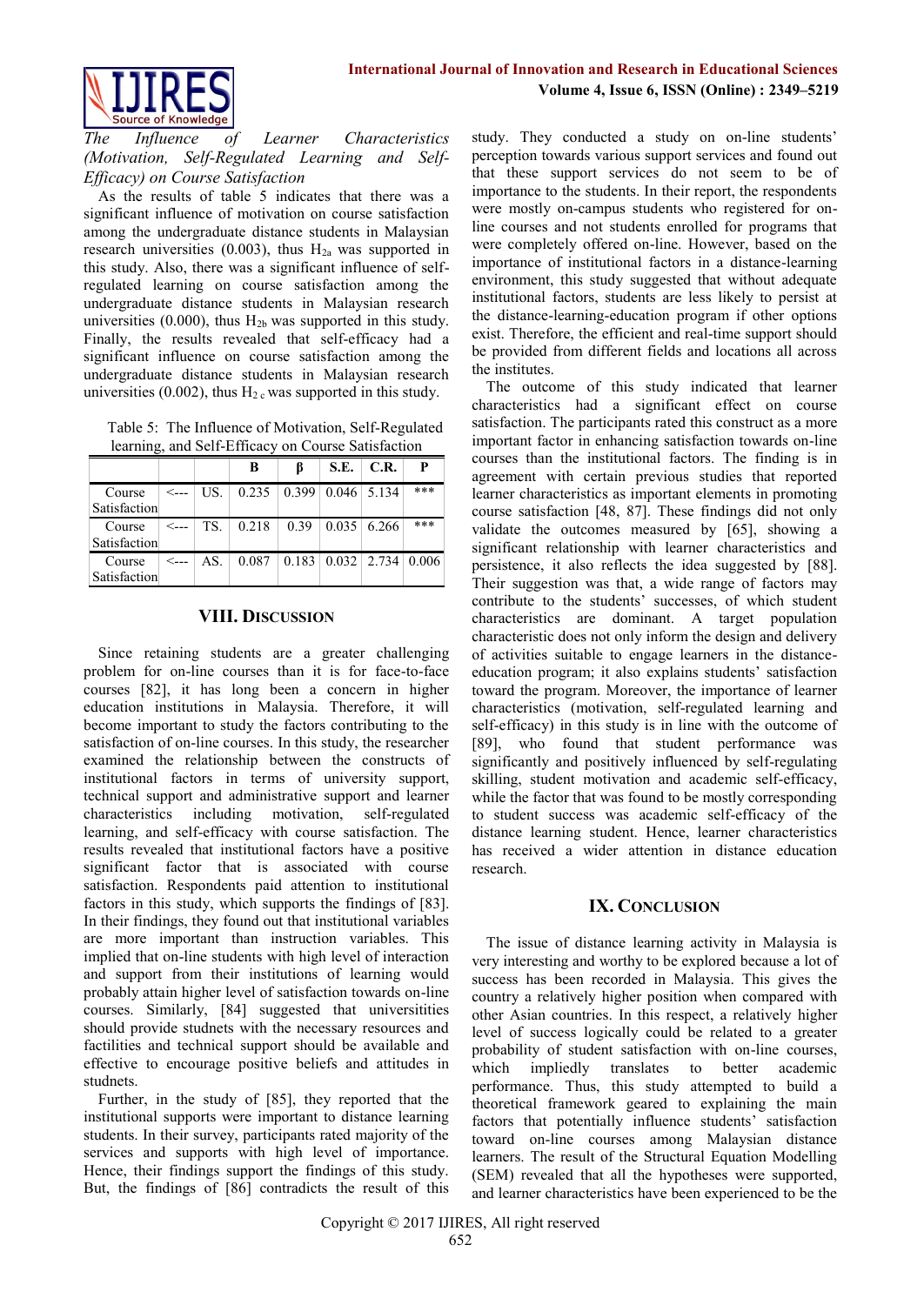

most important construct for promoting the satisfaction in distance-learning programs.

Furthermore, the results of the study revealed that among the three subscales related to institutional factors, university support was found to relatively influence course satisfaction more than others did. Hence, universities should pay more attention to insufficient support and identify those behaviors and attitudes that are observed as poor to reduce relevant concerns. Consequently, on-line program administrators and university advisors must develop more effective and efficient on-line student support services for struggling students. Without adequate, professional, and caring institutional support, students are less likely to continue their enrollment at the distanceeducation programs even if there are no other options. Moreover, as learner characteristics in distance learning program are often an indicator of student satisfaction, the study provided valuable insights into the relationship between student motivation, self-regulated learning, and self-efficacy with course satisfaction. The results of the study showed that motivation and self-efficacy are powerful predictors of satisfaction for distance learning students. Based on acquired evidence, it could be claimed that students with high levels of self-efficacy have better academic performance in online educational programs and are more likely to be engaged in their learning, also students with more highly motivation are likely to be more satisfied. Likewise, students who focus on learning, mastery and self-improvement are more likely to be involved in learning and perform better. The findings suggest that success in online courses is related to students' need and it is reasonable to conclude that learner characteristics is one of the factors that strongly effects student satisfaction. Therefore, the present study added new empirical evidence to the limited research that exists in the area of learner characteristics in on-line education.

The current study suggests that policy makers, instructional designers and higher education administrations consider the components of student satisfaction in the curriculum as student satisfaction is often considered an essential quality measure in higher education [16]. Student satisfaction has also been found to result from and encourage learner engagement, better academic performance, greater learner motivation and learning, and a better possibility for online success. Moreover, when a learner is satisfied with a course or program they tend to persist and are less likely to drop out. This process, when supported by the research findings using quantitative methodology, could be used to further identify what and how influencing factors and practices are associated with course satisfaction among distance learners in Malaysia. Therefore, faculty members need to be trained in satisfaction issues regarding courses and look at all factors that might impact student satisfaction.

This study has some limitations. First, it explored course satisfaction among distance learners. Consequently, the findings of the study may not be conclusively drawn toward the face-to-face students. Furthermore, this study was restricted to two external variables: institutional factors and learner characteristics. There are varieties of external variables: the instructor immediacy behavior, interaction and so on, which may affect satisfaction of students toward on-line courses. In fact, the proposed structural model could explain and predict 50.5% of variance in course satisfaction. In other words, 49.5% of variance in course satisfaction is still unexplained. Therefore, it is suggested the next research in future should explore more constructs and test the model in different context. This study was limited to an investigation on two public research universities. It is suggested that future studies should focus on private universities and examine the satisfaction of students towa- -rd on-line courses.

#### **REFERENCES**

- [1] Khalid, Nasir M. Factors affecting course satisfaction of online Malaysian university students. Diss. Colorado State University, 2014.
- [2] Al-Fahad, Fahad N. "The Learners' Satisfaction toward Online E-Learning Implemented in the College of Applied Studies and Community Service, King Saud University, Saudi Arabia: Can E-Learning Replace the Conventional System of Education?" *Turkish Online Journal of Distance Education* 11.2 (2010): 61-72.
- [3] Gaytan, Jorge. "Comparing faculty and student perceptions regarding factors that affect student retention in online education." *American Journal of Distance Education* 29.1 (2015): 56-66.
- [4] Islam, Md Aminul, Ali Raza Jalali, and Ku Halim Ku Ariffin. "Service satisfaction: The case of a higher learning institution in Malaysia." *International education studies* 4.1 (2011): 182.
- [5] Yusoff, Yusliza Mohd. "Self-efficacy, perceived social support, and psychological adjustment in international undergraduate students in a public higher education institution in Malaysia." *Journal of Studies in International Education* 16.4 (2012): 353-371.
- [6] Kee, Ng See, et al. "Towards Student-Centred Learning: Factors Contributing to the Adoption of E-Learn@ USM." *Malaysian Journal of Distance Education* 14.2 (2012): 1-24.
- [7] Cheawjindakarn, Bussakorn, Praweenya Suwannatthachote, and Anuchai Theeraroungchaisri. "Critical success factors for online distance learning in higher education: A review of the literature." *Creative Education* 3.8 (2012): 61.
- [8] Moore, Michael G., and Greg Kearsley. *Distance education: A systems view of online learning*. Cengage Learning, 2011.
- [9] Stein, David S., et al. "Bridging the transactional distance gap in online learning environments." *The American Journal of Distance Education* 19.2 (2005): 105-118.
- [10] Peterson, Denise, and Loye Romereim-Holmes. "Creating an Active Social Presence in the Online Learning Environment." *Society for Information Technology & Teacher Education International Conference*. Association for the Advancement of Computing in Education (AACE), 2011.
- [11] Vasiloudis, G., et al. "Transactional distance and autonomy in a distance learning environment." *European Journal of Open, Distance and E-learning* 18.1 (2015): 114-122.
- [12] Ustati, Rusmanizah, and Sharifah Sariah Syed Hassan. "Distance learning students' need: Evaluating interactions from Moore's Theory of Transactional Distance." *Turkish Online Journal of Distance Education* 14.2 (2013).
- [13] Kee, Ng See, et al. "Towards Student-Centred Learning: Factors Contributing to the Adoption of E-Learn@ USM." *Malaysian Journal of Distance Education* 14.2 (2012): 1-24.
- [14] Abedalaziz, Nabeel, and Hasan Muaidi. "Attitudes towards internet-based distance education among academic staff of Malaysian universities." (2012).
- [15] Blueprint, M. E. Blueprint 2013–2025. *Ministry of Education Malaysia*. (2015).
- [16] San, N. M. Impact of service quality, satisfaction and personal factors on student retention in open distance learning institutions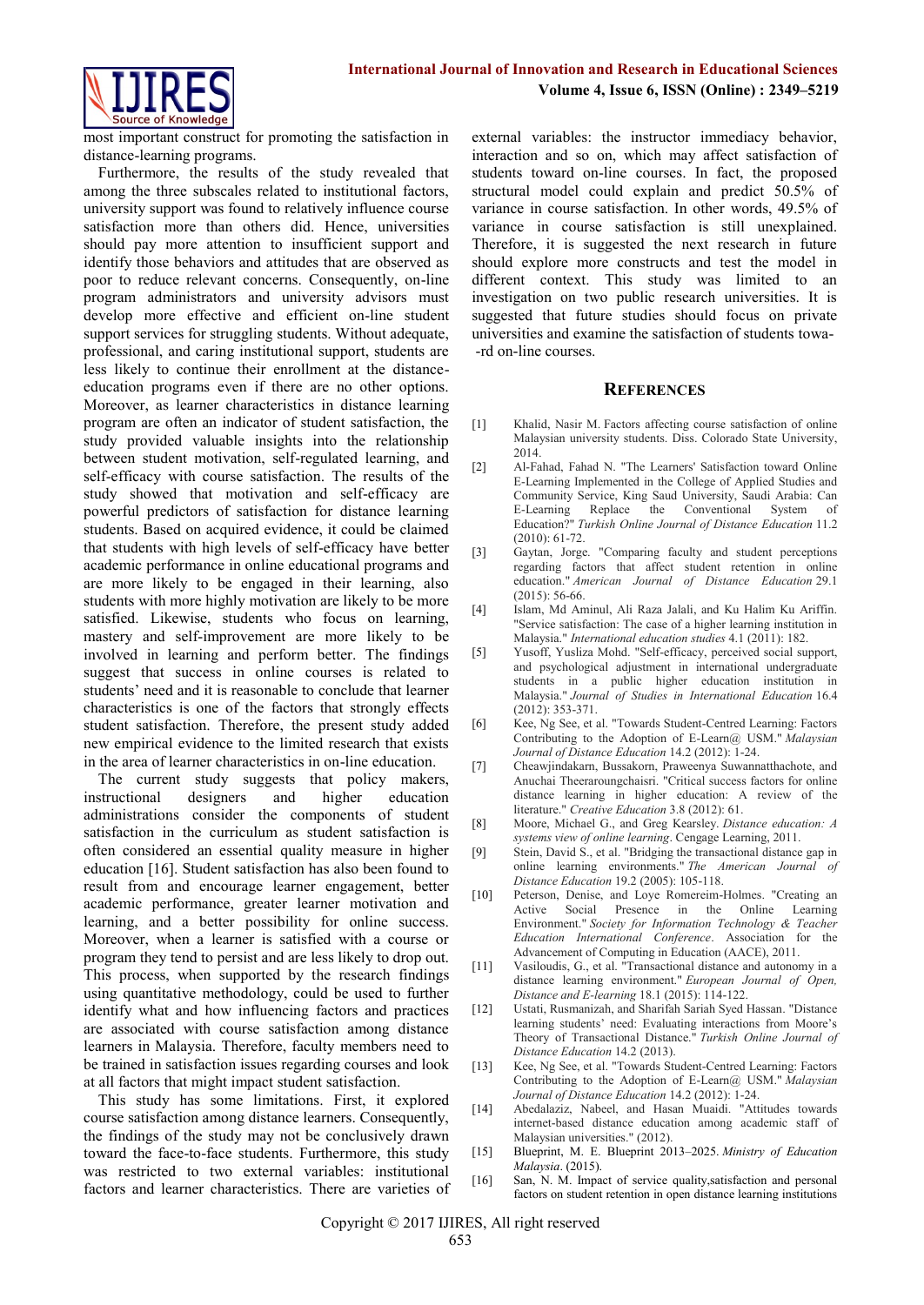## **International Journal of Innovation and Research in Educational Sciences Volume 4, Issue 6, ISSN (Online) : 2349–5219**



in Malaysia. *Zhurnal Eksperimental'noi I Teoreticheskoi Fiziki*   $(2010)$ 

- [17] Kintu, Mugenyi Justice, and Chang Zhu. "Student Characteristics and Learning Outcomes in a Blended Learning Environment Intervention in a Ugandan University." *Electronic Journal of e-Learning* 14.3 (2016): 181-195.
- [18] Wu, Jen-Her, Robert D. Tennyson, and Tzyh-Lih Hsia. "A study of student satisfaction in a blended e-learning system environment." *Computers & Education* 55.1 (2010): 155-164.
- [19] Watts, Stephen W. *Andragogy and online course satisfaction: A correlation study*. Northcentral University, 2015.
- [20] Starr-Glass, David. "From connectivity to connected learners: Transactional distance and social presence." *Increasing Student Engagement and Retention in e-learning Environments: Web 2.0 and Blended Learning Technologies*. Emerald Group Publishing Limited, 2013. 113-143.
- [21] Kostina, Marina V. *Exploration of student perceptions of autonomy, student-instructor dialogue and satisfaction in a webbased distance Russian language classroom: A mixed methods study*. The University of Iowa, 2011.
- [22] Wallace, Raven M. "Online learning in higher education: A review of research on interactions among teachers and students." *Education, Communication & Information* 3.2 (2003): 241-280.
- [23] Marsh, G. B. An Exploratory Investigation of the Relationship between Institutional Characteristics and Student Retention in Public Four-Year Colleges and Universities, 61(3), (2010). 839– 846
- [24] Dixon, Myrtle Jean. *Institutional factors affecting doctoral degree completion at selected Texas public universities*. Texas A & M University-Commerce, 2015.
- [25] Chaney, Don, Elizabeth Chaney, and James Eddy. "The context of distance learning programs in higher education: Five enabling assumptions." *Online Journal of Distance Learning Administration* 13.4 (2010): 1-7.
- [26] Cheung, Waiman, and Wayne Huang. "Proposing a framework to assess Internet usage in university education: an empirical investigation from a student's perspective." *British Journal of Educational Technology* 36.2 (2005): 237-253.
- [27] Ice, Philip R. *The relationship between technical support and pedagogical guidance provided to faculty and student satisfaction in online courses*. West Virginia University, 2006.
- [28] Smith, Alison. ""Off-campus support" in distance learning-how do our students define quality?." *Quality Assurance in Education* 12.1 (2004): 28-38.
- [29] Song, Heesook. A study of selected factors related to satisfaction among students enrolled in online courses at Southwestern Baptist Theological Seminary. 2004.
- [30] Hart, Carolyn. "Factors associated with student persistence in an online program of study: A review of the literature." *Journal of Interactive Online Learning* 11.1 (2012).
- [31] Barbera, Elena, Marc Clara, and Jennifer A. Linder-Vanberschot. "Factors influencing student satisfaction and perceived learning in online courses." *E-learning and Digital Media* 10.3 (2013): 226-235.
- [32] Baleghi-Zadeh, Sousan, et al. "The influence of system interactivity and technical support on learning management system utilization." *Knowledge Management & E-Learning: An International Journal (KM & EL)* 9.1 (2017): 50-68.
- [33] Dzega, Dorota, and Wieslaw Pietruszkiewicz. "The technological advancement of LMS systems and e-content software." *Higher Education Institutions and Learning Management Systems: Adoption and Standardization*. IGI Global, 2012. 219-245.
- [34] Poon, Joanna. "Blended learning: An institutional approach for enhancing students' learning experiences." *Journal of online learning and teaching* 9.2 (2013): 271.
- [35] Alshammari, Sultan Hammad, Mohamad Bilal Ali, and Mohd Shafie Rosli. "The Influences of Technical Support, Self-Efficacy and Instructional Design on the Usage and Acceptance of LMS: A Comprehensive Review." *Turkish Online Journal of Educational Technology-TOJET* 15.2 (2016): 116-125.
- [36] O'Connor, Patrick J. *Administrative support of counseling programs*. Diss. Michigan State University. Department of Educational Administration, 2000.
- [37] Moses, Priscilla, et al. "ICT infrastructure, technical and administrative support as correlates of teachers' laptop use." *Procedia-Social and Behavioral Sciences* 59 (2012): 709- 714.
- [38] Eneh, Onyenekenwa Cyprian. "Technology transfer, adoption and integration: A review." *Journal of Applied Sciences (Faisalabad)* 10.16 (2010): 1814-1819.
- [39] Snarski, Rebecca D. Teaching self-directed learning theory to enhance online course satisfaction: Preparing graduate level information technology students. Diss. Capella University, 2008.
- [40] Libron-Green, Dorothy Marie. Awareness and utilization of institutional support services by Internet-based learners. 2004.
- [41] Romsa, Katelyn. "Freshman Student-Faculty Interactions and GPA: Predictors of Retention and Overall Satisfaction." (2011).
- [42] Gillet, Nicolas, et al. "The impact of organizational factors on psychological needs and their relations with wellbeing." *Journal of Business and Psychology* 27.4 (2012): 437- 450.
- [43] Ohana, Marc. "Perceived organisational support as mediator of distributive justice and job satisfaction: The moderating role of group commitment." *Journal of Applied Business Research* 28.5 (2012): 1063.
- [44] Rutherford, Brian N., et al. "Increasing job performance and reducing turnover: An examination of female Chinese salespeople." *Journal of Marketing Theory and Practice* 20.4 (2012): 423-436.
- [45] Cho, Jaehee, and Hongsik Yu. "Roles of university support for international students in the United States: Analysis of a systematic model of university identification, university support, and psychological well-being." *Journal of Studies in International Education* 19.1 (2015): 11-27.
- [46] Nakayama, M., & Santiago, R. Learner characteristics and online learning. In N. M. Seel (Ed.), Encyclopedia of the sciences of learning (2012). (p. 1745-1747). New York, NY: Springer.
- [47] Nakayama, Minoru, Kouichi Mutsuura, and Hiroh Yamamoto. "Impact of Learner's Characteristics and Learning Behaviour on Learning Performance during a Fully Online Course." *Electronic Journal of e-Learning* 12.4 (2014): 394-408.
- [48] Drachsler, Hendrik, and Paul A. Kirschner. "Learner Characteristics." *Encyclopedia of the Sciences of Learning*. Springer US, 2012. 1743-1745.
- [49] Grassl, Rebecca. The effects of motivation, perceived learning strategy use, and mathematics anxiety on the mathematics competency of postsecondary developmental mathematics students. The University of Wisconsin-Milwaukee, 2010.
- [50] Amro, Hanan Jamal. The effects of motivation, technology, and satisfaction on student achievement in face-to-face and online classes in college algebra at a college in South Texas. Texas A&M University-Kingsville, 2014.
- [51] Hytti, Ulla, et al. "Perceived learning outcomes in entrepreneurship education: The impact of student motivation and team behaviour." *Education + Training* 52.8/9 (2010): 587- 606.
- [52] Tao, Yedong. *The relationship between motivation and online social presence in an online class*. University of Central Florida, 2009.
- [53] Chen, Kuan-Chung, and Syh-Jong Jang. "Motivation in online learning: Testing a model of self-determination theory." *Computers in Human Behavior* 26.4 (2010): 741-752.
- [54] Horzum, Mehmet Baris, Zeliha Demir Kaymak, and Ozlem Canan Gungoren. "Structural Equation Modeling towards Online Learning Readiness, Academic Motivations, and Perceived Learning." *Educational Sciences: Theory and Practice* 15.3 (2015): 759-770.
- [55] Liaw, Shu-Sheng, and Hsiu-Mei Huang. "Perceived satisfaction, perceived usefulness and interactive learning environments as predictors to self-regulation in e-learning environments." *Computers & Education* 60.1 (2013): 14-24.
- [56] Cazan, A. M. Self-regulated learning and academic achievement in the context of online learning environments. In *the International Scientific Conference Elearning and Software for Education* (Vol. 3, p. 90). "Carol I" National Defence University. (2014).
- [57] Peterson, Sara. *Self-regulation and online course satisfaction in high school*. University of Southern California, 2011.

Copyright © 2017 IJIRES, All right reserved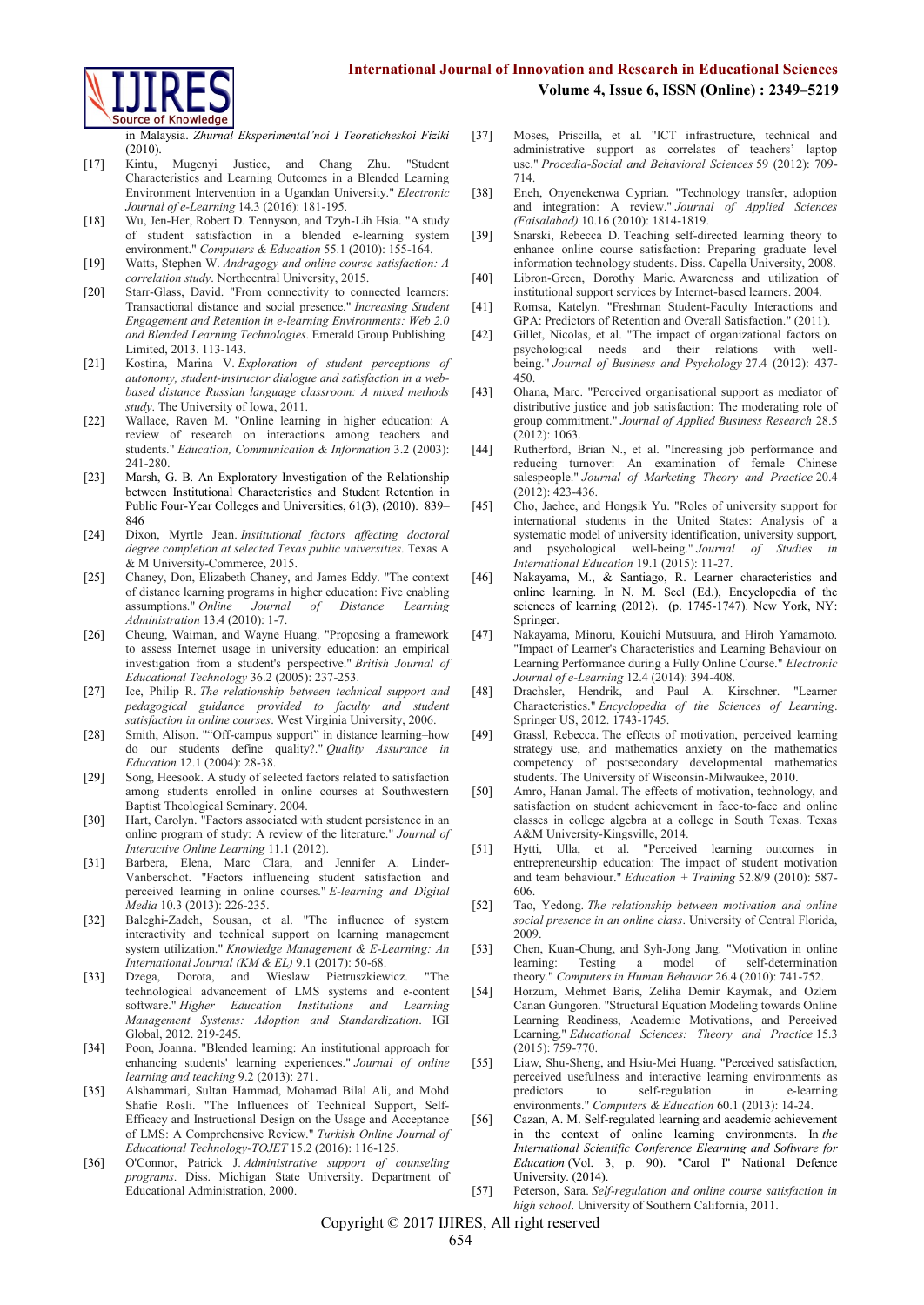# **International Journal of Innovation and Research in Educational Sciences**

**Volume 4, Issue 6, ISSN (Online) : 2349–5219**



- Samruayruen, Buncha, Onjaree Natakuatoong, and Kingkaew Samruayruen. "Self-Regulated Learning Strategies in Online Learning Environments in Thailand." *E-Learn: World Conference on E-Learning in Corporate, Government, Healthcare and Higher Education*. Association for the Advancement of Computing in Education (AACE), 2010.
- [59] Sharma, S., Dick, G., Chin, W. W., & Land, L. Self-Regulation and E-Learning. In ECIS (pp. 383-394). (2007). Retrieved from http://www.researchgate.net/publication/221409060
- [60] Wang, Chih-hsuan. *Students' Characteristics, Self-Regulated Learning, Technology Self-Efficacy and Course Outcomes in Web-Based Courses*. Diss. 2010.
- [61] Bandura, Albert. "Guide for constructing self-efficacy scales." *Self-efficacy beliefs of adolescents* 5.307-337 (2006).
- [62] Van Dinther, Mart, Filip Dochy and Mien Segers. "Factors affecting students' self-efficacy in higher education." *Education- -al research review* 6.2 (2011): 95-108.
- [63] Pittman, Candice Nicole. *The impact of student motivation on participation and academic performance in distance learning*. Diss. Mississippi State University, 2013.
- [64] Sickler, Stephanie L. *Undergraduate student perceptions of service quality as a predictor of student retention in the first two years*. Bowling Green State University, 2013.
- [65] Bean, Beth W. *Institutional, financial, and student characteristics affecting persistence of scholarship recipients: A case study of first, second, and third year student retention for Daniels Fund scholars*. Diss. University of Denver, 2008.
- [66] Osaikhiuwu, Ogbogu Christiana. "Institutional factors affecting the academic performance of public administration students in a Nigerian University." *Public Administration Research* 3.2 (2014): 171.
- [67] Curran, Michael J. *Institution-related, instructor-related, and student-related factors that influence satisfaction for online faculty at a for-profit institution*. Robert Morris University, 2013.
- [68] Rovai, Alfred P., and James R. Downey. "Why some distance education programs fail while others succeed in a global environment." *The Internet and Higher Education* 13.3 (2010): 141-147.
- [69] Bhuasiri, Wannasiri, et al. "Critical success factors for e-learning in developing countries: A comparative analysis between ICT experts and faculty." *Computers & Education* 58.2 (2012): 843- 855.
- [70] Neben, Jason. "Attributes and barriers impacting diffusion of online education at the institutional level: Considering faculty perceptions." *Distance Learning* 11.1 (2014): 41.
- [71] Chu, Regina Juchun, and Anita Zichun Chu. "Multi-level analysis of peer support, Internet self-efficacy and e-learning outcomes–The contextual effects of collectivism and group potency." *Computers & Education* 55.1 (2010): 145-154.
- [72] Fuller, R. M., Vician, C., and Brown, S. A. (2006). "E- learning and individual characteristics: The role of computer anxiety and communication apprehension," Journal of Computer Information Systems, Vol. 46, No. 4, pp.103-115.
- [73] Shih, Pei-Chun, Dolores Muñoz, and Flor Sanchez. "The effect of previous experience with information and communication technologies on performance in a Web-based learning program." *Computers in human behavior* 22.6 (2006): 962-970.
- [74] Sun, Pei-Chen, et al. "What drives a successful e-Learning? An empirical investigation of the critical factors influencing learner satisfaction." *Computers & education* 50.4 (2008): 1183-1202.
- [75] Lim, Doo H., and Hyunjoong Kim. "Motivation and learner characteristics affecting online learning and learning application." *Journal of Educational Technology Systems* 31.4 (2003): 423-439.
- [76] Sahin, Sami. "The Relationship between Student Characteristics, Including Learning Styles and their Perceptions and Satisfaction in Web-Based Courses in Higher Education." *Turkish Online Journal of Distance Education* 9.1 (2008).
- [77] Kauffman, Heather. "A review of predictive factors of student success in and satisfaction with online learning." *Research in Learning Technology* 23.1 (2015): 26507.
- [78] Gunawardena, Charlotte N., et al. "Predictors of learner satisfaction and transfer of learning in a corporate online education program." *The Amer. Jrnl. of Distance Education*24.4 (2010): 207-226.
- [79] Pallant, J. SPSS survival manual: A step by step guide to data analysis using IBM SPSS. New York, NY: Open University Press. (2013).
- [80] Shea, Peter, Suzanne Hayes, and Jason Vickers. "Online instructional effort measured through the lens of teaching presence in the community of inquiry framework: A reexamination of measures and approach." *The International Review of Research in Open and Distributed Learning* 11.3  $(2010): 127-154.$
- [81] Hair, J., Black, W., Babin, B., & Anderson, R. Multivariate data analysis (7th ed.). New Jersey: Pearson prentice Hall (2010).
- [82] Venkatesh, V., Morris, M. G., Davis, G. B., & Davis, F. D. (2003). User acceptance of information technology: Toward a unified view. *MIS quarterly*, 425-478.
- [83] Nyachae, J. N. (2011). The Effect of Social Presence on Students' Perceived Learning and Satisfaction in Online Courses. ProQuest LLC.
- [84] Abel, R. (2005). Achieving success in internet-supported learning in higher education: Case studies illuminate success factors, challenges, and future directions. February, 2005. Lake Mary, FL: The Alliance for Higher Education Competitiveness, Inc.
- [85] San, N. M. (2010). Impact of service quality, satisfaction and personal factors on student retention in open distance learning institutions in Malaysia. *Zhurnal Eksperimental'noi Teoreticheskoi Fiziki*.
- [86] Aktan, F. (2010). The Effects of Learner Characteristics on Satisfaction in Distance Education (Doctoral dissertation, The Ohio State University).
- [87] Allen, I. Elaine, and Jeff Seaman. "Grade change." *Tracking Online Education in the United States. Babson Survey Research Group and Quahog Research Group, LLC* (2014).
- [88] Gómez-Rey, Pilar, Elena Barbera, and Francisco Fernández-Navarro. "The impact of cultural dimensions on online learning." *Journal of Educational Technology & Society* 19.4 (2016): 225.
- [89] Cheung, Waiman, and Wayne Huang. "Proposing a framework to assess Internet usage in university education: an empirical investigation from a student's perspective." *British Journal of Educational Technology* 36.2 (2005): 237-253.
- [90] Milman, Natalie B., et al. "Online Master's Students Perceptions of Institutional Supports and Resources: Initial Survey Results." *Online Learning* 19.4 (2015).
- [91] Hirt, Joan B., et al. "Cyber services: What's Important and How Are We Doing?." *NASPA Journal* 40.2 (2003): 98-118.
- [92] Wang, Chih-Hsuan, David M. Shannon, and Margaret E. Ross. "Students' characteristics, self-regulated learning, technology self-efficacy, and course outcomes in online learning." *Distance Education* 34.3 (2013): 302-323.
- [93] Gazza, Elizabeth A., and Diane F. Hunker. "Facilitating student retention in online graduate nursing education programs: A review of the literature." *Nurse education today* 34.7 (2014): 1125-1129.
- [94] Basila, Catherine L. Academic performance in college online courses: The role of self-regulated learning, motivation and academic self-efficacy. Diss. State University of New York at Albany, 2016.

## **AUTHOR'S PROFILES**



#### **Azadeh Amoozegar**

Is a Ph.D. candidate in Department of Education Foundation, Faculty of Educational studies, Universiti Putra Malaysia (UPM). Her Field of study is Educational Technology. She got her Master's degree in curriculum in November 2013. She completed her bachelor degree in English literature from Bushehr Azad University.

She has been involved in research especially in distance education and online learning. She can be reached a[t azadehamoozegar@yahoo.com](mailto:azadehamoozegar@yahoo.com)